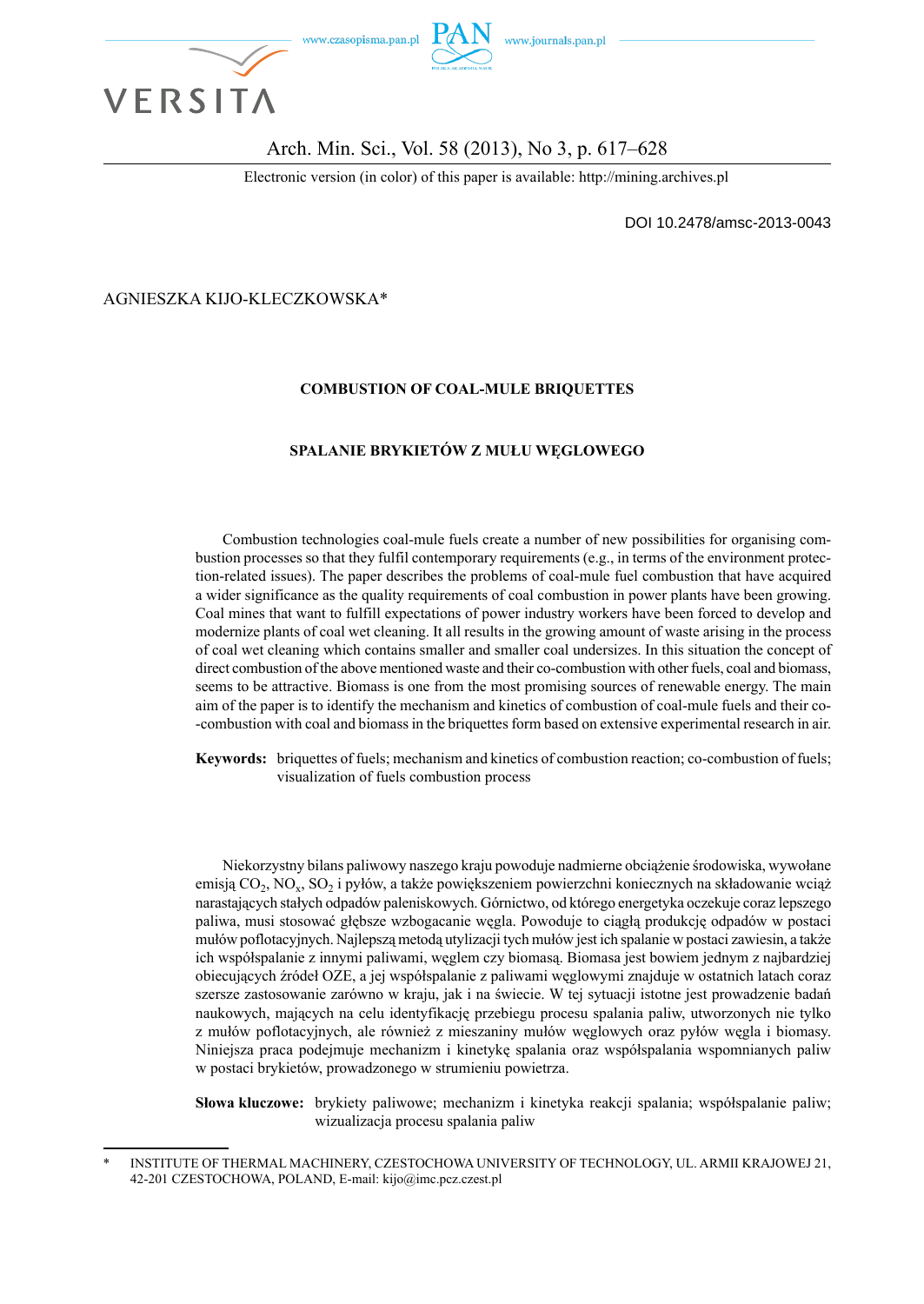

## **1. Introduction**

Coal-mule is the after-flotation fuel, with a moisture content of 20%-40%, fuel value of 8-10 MJ/kg and ash content of 20-35%. The constant phase concentration of fragmented coal, which assures the stability of such 'fuels,' depends on the size of coal particles and the degree of its metamorphism. In specialised literature, we can find some texts concerning coal-water suspensions, as well as in-depth papers dealing with the combustion processes of various fuels, including fuel wastes (Liu & Law, 1986; Dunn-Rankin, 1987; Chan, 1994; Burdukov et al., 2002; Folgueras, 2003; Kijo-Kleczkowska, 2009, 2010a, 2010b, 2011, 2012). The current research is directed towards two main problems: 1) to present a study on the combustion technology of low-concentration coal-water suspensions, which will decrease  $NO<sub>x</sub>$  emission (the suspensions are made of coal mules, which are formed during the coal cleaning process), and 2) the combustion of low concentration coal-water suspensions, where good stability is preserved, which enables substitution of petrochemical fuel. The latter is mainly carried out in China. The necessity to undertake the research of coal combustion (Pelka et al., in print; Pelka, 2011) and their co-combustion with other fuels in different conditions in Poland results from the fuel structure of the Polish power industry, where 97% of electric energy is produced from coal.

There are several technologies to utilize coal-mules in power. In addition to widespread spraying mule pulp to furnaces, there are also methods of preparation of solid fuels based on coal-mule. The developed methods of technological processes are the processes of agglomeration – compact and produce fuel in the form of granules about the size of 3 to 20 mm or briquette of sizes 30 - 50 mm. The briquetting and pelleting processes are common (Jaworski, 2007; Ściążko, 2004; Wasilewski & Raińczak, 2004). The best properties have mixtures of mule pellets with coal and biomass (Kuczyńska, 2005). The high content of volatile matter in biomass helps to combustion of coal-mule. Biomass enhances the combustion process by lowering the ignition temperature of fuel, but low calorific value of coal-mule and biomass requires the application of basic fuel (coal).

The energy-use of low-carbon fuels has two aspects:

- cost, associated with the need to reduce the cost of fuel,
- ecological, consisting of rational management of mineral resources and coal waste products deposited in the mine's settlers (Lorenz & Ozga-Blaschke, 2005).

### **2. The research stand and measurements methodology**

The experimental nature of the research required the preparation of a research stand (Fig. 1) (Kijo-Kleczkowska, 2010c), as well as working out of the methodology of measurements. In order to establish the centre and surface temperature of the fuel, a special instrument stalk was constructed (Fig. 2). It had two thermocouples,  $PtRh10-Pt(3)$ , and a built in scale pan of a scale (5). One of the thermocouples was located inside the fuel while the other served as a basket, which was used to support the fuel. It also touched the surface of the fuel. The thermocouples and scale were connected to the measurement card and computer in order to record the experimental results. The combustion chamber consisted of a quartz pipe  $(1 - Fig. 1)$ , which was additionally thermally insulated, to maintain the necessary temperature of the entering gas and reduce heat loss. The application of the quartz pipe and sight-glass in a metal shield allowed for direct observation, to film and photograph the combustion process of fuel. The essential stage of the preliminary work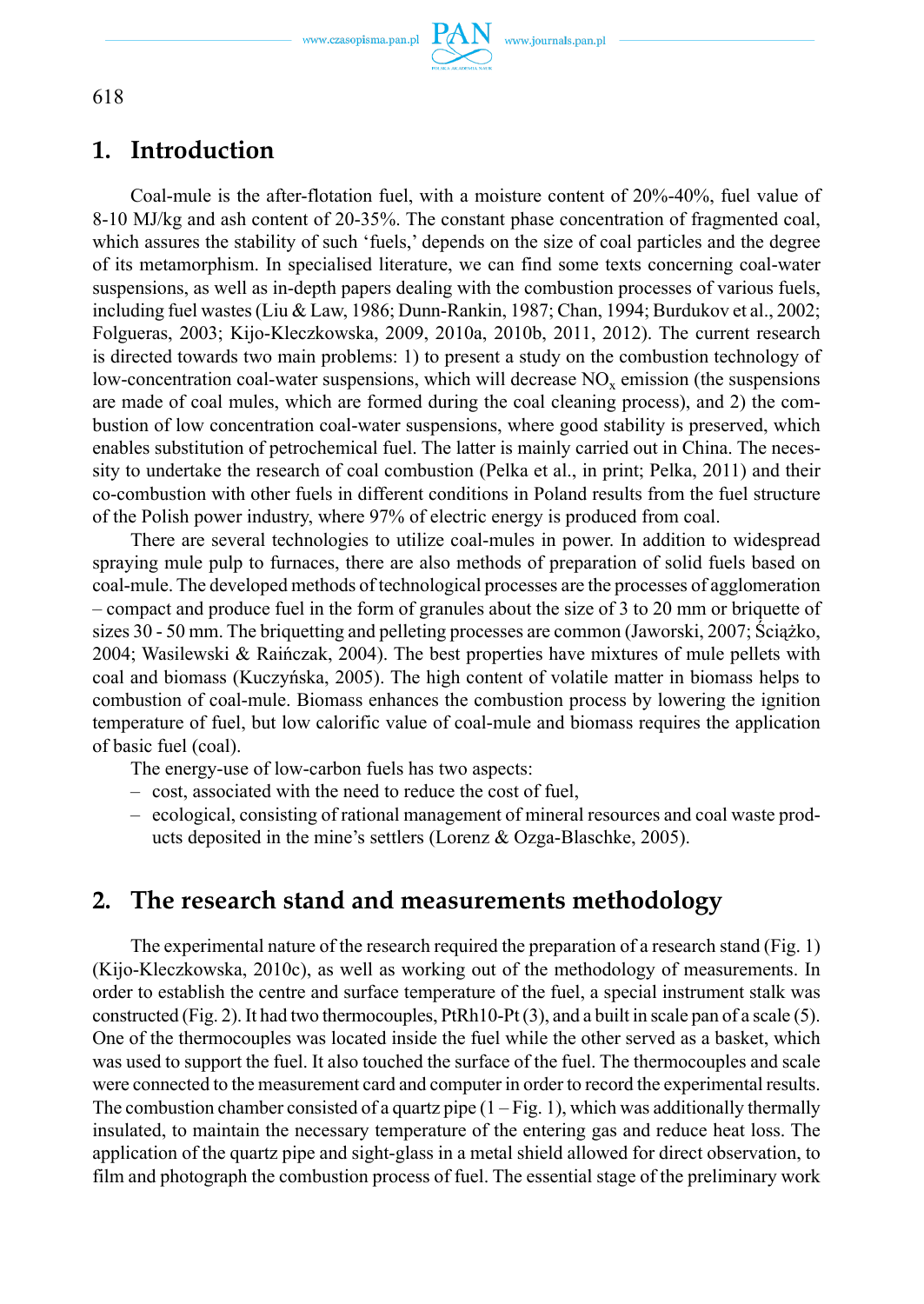

Fig. 1. Research Stand Scheme; 1 – combustion chamber, 2 – Pt-PtRh10 thermocouples, 3 – scale, 4 – measurement card, 5 – computer, 6 – expansion chamber, 7 – exhaust, 8 – NiCr-Ni thermocouple, 9 – microprocessor thermoregulators, 10 – rotameter, 11 – control valves, 12 – ceramic block



Fig. 2. Measurements Methodology; 1 – combustion chamber, 2 – particle of fuel, 3 – thermocouples PtRh-Pt, 4 – thermocouple Ni-NiCr, 5 – scale

was to make the briquettes, which were a mixture of coal, coal-mule and biomass dust, in different proportions. In order to produce the fuels, it was necessary to prepare coal dust after grinding and sifting. Particle size distribution of fuels was carried out by means of Infrared Particle Sizer (IPS) (Kijo-Kleczkowska, 2010c). Figure 3 illustrates an example of the size distribution of coal, biomass and coal-mule dust. The fuels properties applied in the research are shown in Table 1.

619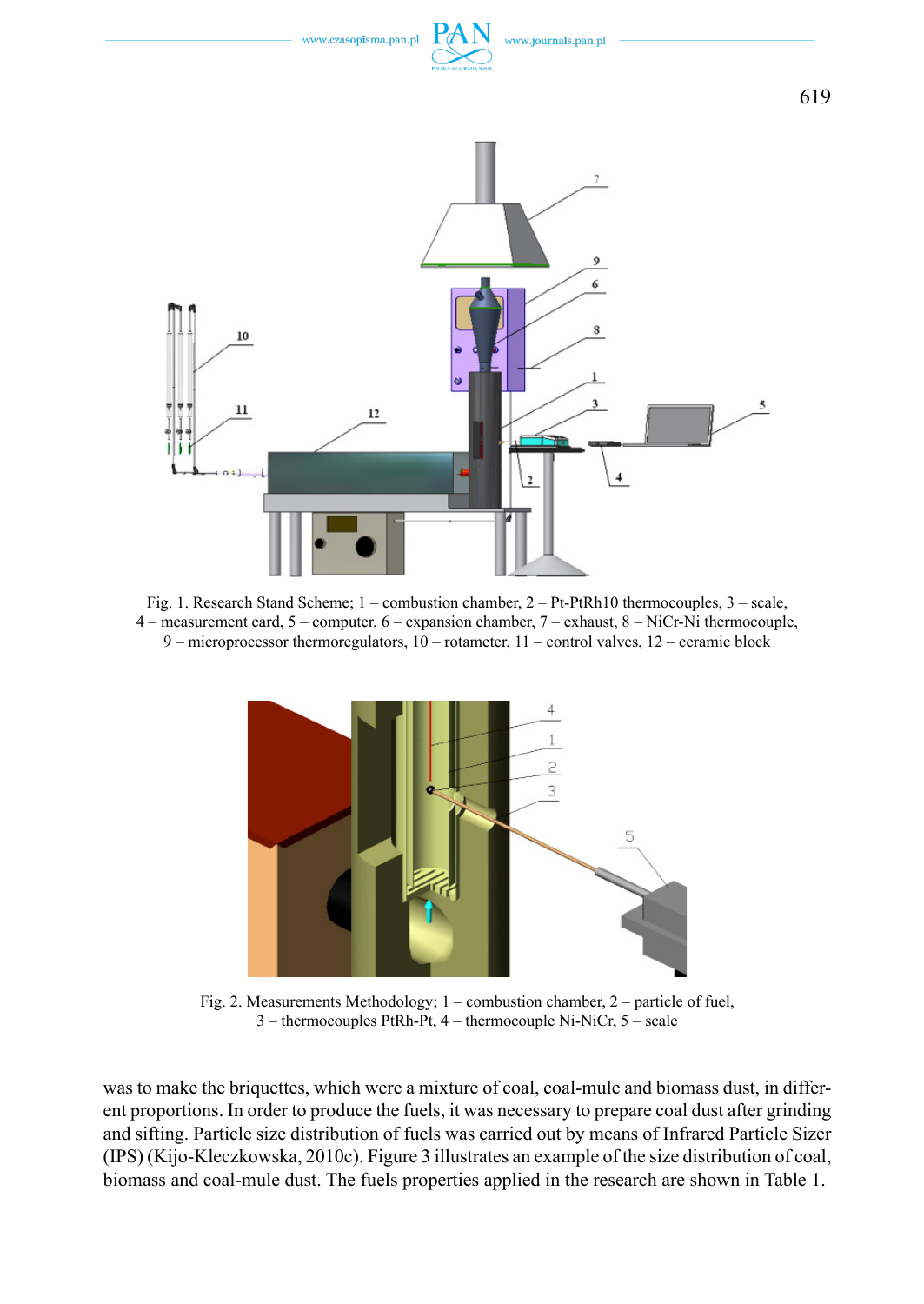

TABLE 1

|              |          | Moisture       | <b>Volatiles</b> | Ash   | <b>Calorific</b><br>Value | $\mathbf{C}^{\mathbf{a}}$       | $H^a$         | N <sup>a</sup> | O <sup>a</sup> | $S^a$         |
|--------------|----------|----------------|------------------|-------|---------------------------|---------------------------------|---------------|----------------|----------------|---------------|
|              |          | W <sup>a</sup> | Va               | $A^a$ | $Q_i^a$                   | $\mathbf{C}^{\,\mathbf{a}}_{t}$ | $H^a$         | $\bf N^a$      | $O_d^a$        | $S_t^a$       |
|              |          | $\%$           | $\frac{0}{0}$    | $\%$  | kJ/kg                     | $\%$                            | $\frac{0}{0}$ | $\frac{0}{0}$  | $\frac{0}{0}$  | $\frac{0}{0}$ |
| Coal-mule    | Sobieski | 4.51           | 20.45            | 39.43 | 15024                     | 40.12                           | 2.82          | 0.54           | 12.11          | 0.72          |
| Hard coal    | Staszic  | 2,66           | 30,90            | 2,36  | 31198                     | 79,53                           | 4.33          | 1,27           | 9.75           | 0.31          |
| ground grain |          | 8.45           | 70,53            | 4,55  | 15825                     | 40.90                           | 6.07          | 2.73           | 37,30          | 0.18          |

Analysis of the fuel used in the research (air-dry state)

The research included the determination of temperature changes of fuels during combustion, determination of the combustion mechanism and kinetics of the fuels in air stream.



Rys. 3. Differential distribution – the share quantity for dust of: a) coal-mule;  $Da = 46.0$  mm; b) hard coal;  $Da = 53.7$  mm; c) ground grain;  $Da = 36.6$  mm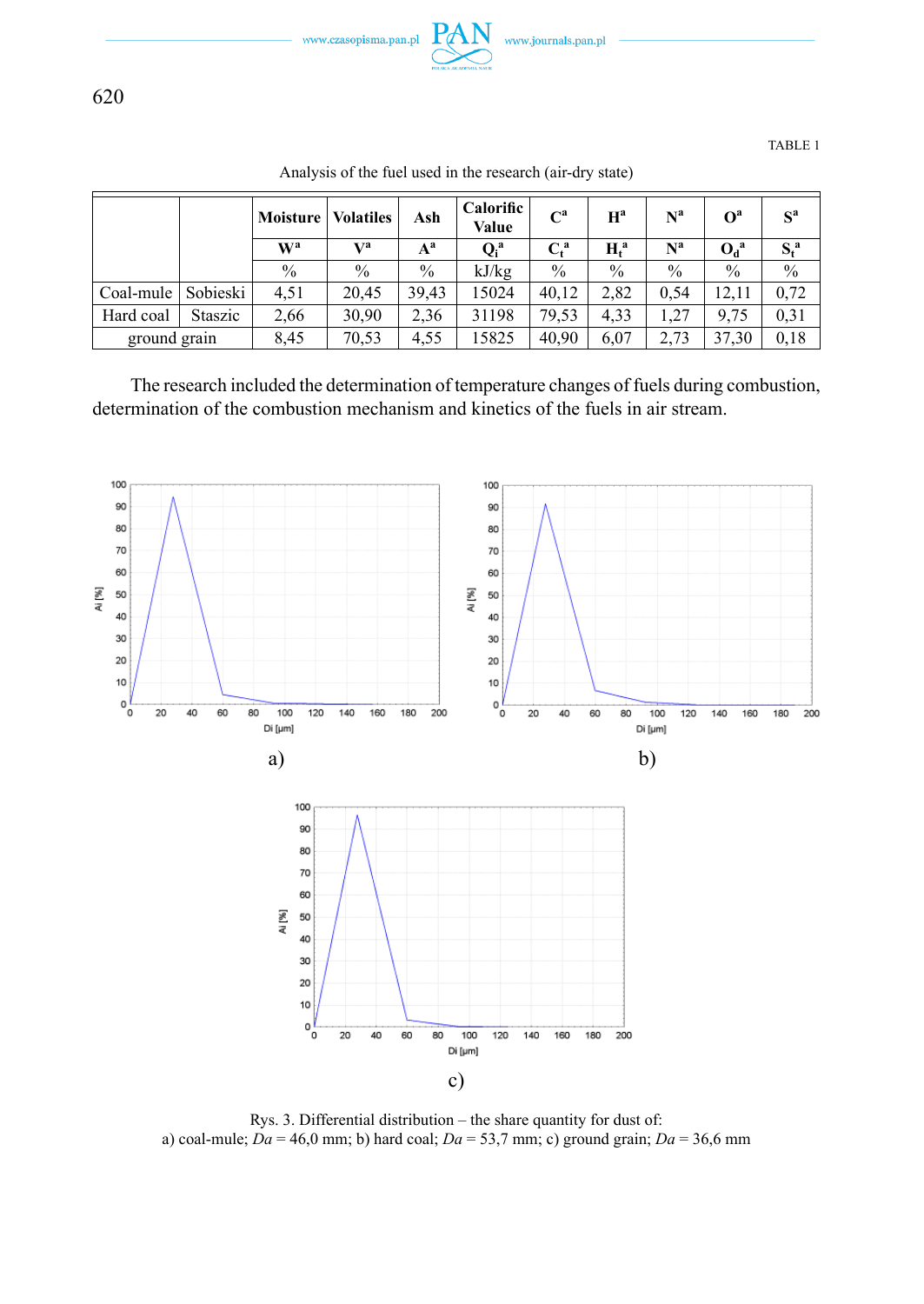# **3. Experimental research**

The combustion analysis of the fuel required following its behaviour in the particular process stages. Fig. 4 shows the course of combustion of the fuel-briquettes, made from coal, coal-mule and biomass dust. In the first combustion stage of the fuel, evaporation of moisture occurs. It was noticed that after the evaporation, the size of the agglomerate remained the same. After the evaporation stage there is heating and carbonisation of the coal particle agglomerate, which



Rys. 4. Combustion of fuel-briquettes.

1 – heating and evaporation of moisture; 2 – devolatilization, ignition and volatiles combustion;

3 – char combustion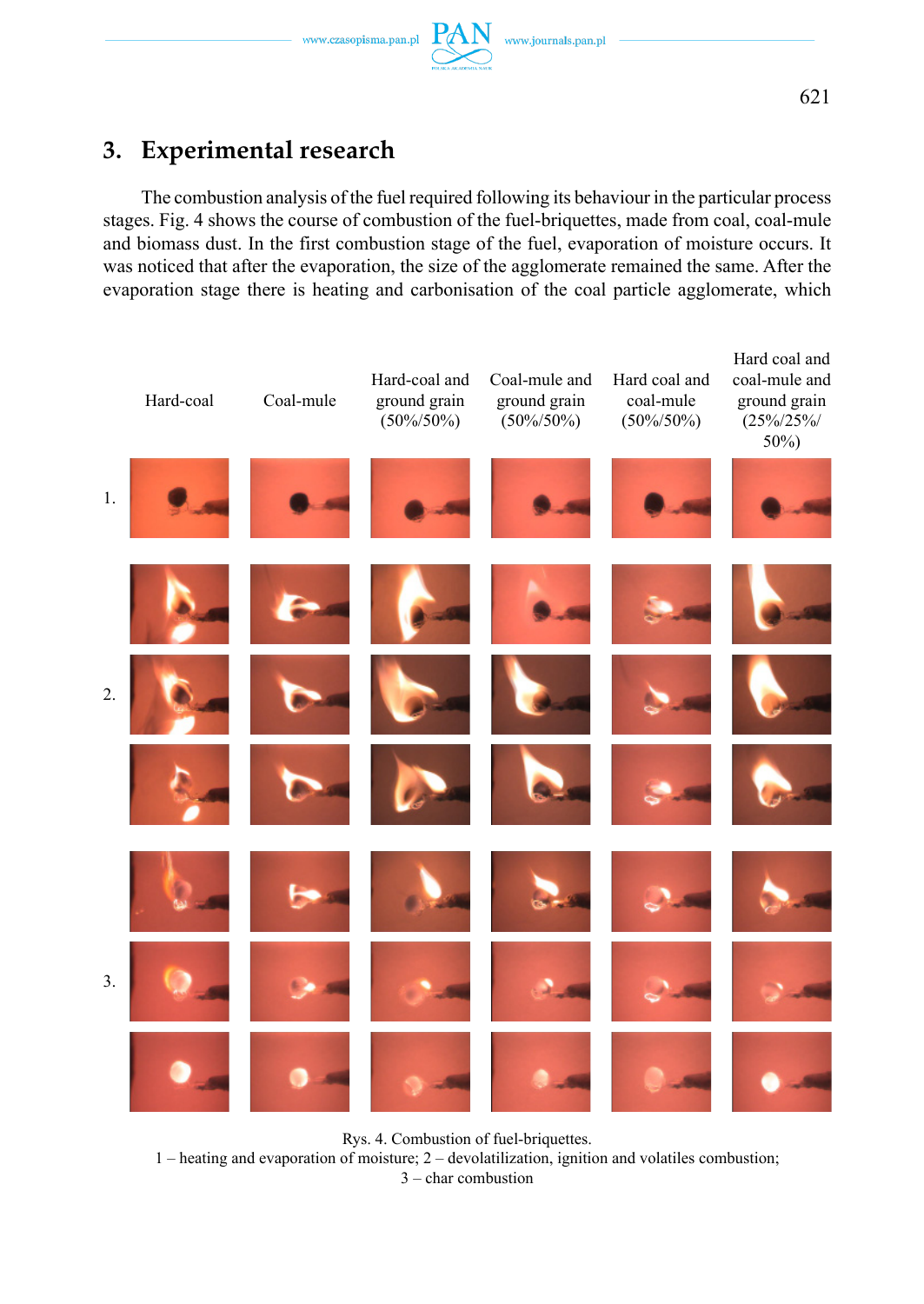www.czasopisma.pan.pl  $PA$ 

N www.journals.pan.pl



622

leads to thermal decomposition. The final stage is the non-homogeneous combustion of the agglomerate, which is characterised by the absence of flame occurring during volatile combustion. The completion of the process is signalled by the sudden fall of the char product temperature. The char-agglomerate combustion period is definitely longer than the ignition time and volatile combustion. It was observed that during intensive volatile combustion, a sudden temperature rise of fuel occurs. The fuel, which constitutes the coal mule, burns violently because of volatiles situated at the fuel surface.

The basic aim of the research was to identify the participation of coal-mule in the fuel (0-100%), the participation of biomass in the fuel (0-100%), temperature in the combustion chamber (800-900 $^{\circ}$ C), gas velocity (3-6 m/s) on the time of combustion of the fuel in air. In this research, fuel was made of hard coal (Staszic mine), biomass (ground grain) and mule coal (Sobieski mine). To conduct the research, a rotating and uniform research schedule PS/DS-Pl(l) (Polanski, 1984) was used which, due to the parallel change of all process parameters, enabled us to catch the interactions between the decisive parameters for combustion, eliminating at the same time the need to acquire  $x$  a large number of measurements (Table 2).

|                  |                  |                  | $\hat{x}_k$             |                         | $x_k$          |                |       |                |
|------------------|------------------|------------------|-------------------------|-------------------------|----------------|----------------|-------|----------------|
| $\boldsymbol{u}$ | $\hat{x}_1$      | $\hat{x}_2$      | $\hat{x}_3$             | $\hat{x}_4$             | $x_1$          | $x_2$          | $x_3$ | $x_4$          |
| $\mathbf{1}$     | $\overline{2}$   | $\mathbf{3}$     | $\overline{\mathbf{4}}$ | $\overline{\mathbf{5}}$ | 6              | $\overline{7}$ | 8     | 9              |
| $\mathbf{1}$     | $-1$             | $-1$             | $-1$                    | $-1$                    | 25             | 25             | 825   | 3,75           |
| $\overline{2}$   | $\mathbf{1}$     | $-1$             | $-1$                    | $-1$                    | 75             | 25             | 825   | 3,75           |
| 3                | $-1$             | $\mathbf{1}$     | $-1$                    | $-1$                    | 25             | 75             | 825   | 3,75           |
| $\overline{4}$   | $\mathbf{1}$     | $\mathbf{1}$     | $-1$                    | $-1$                    | 75             | 75             | 825   | 3,75           |
| 5                | $-1$             | $-1$             | $\mathbf{1}$            | $-1$                    | 25             | 25             | 875   | 3,75           |
| 6                | $\mathbf{1}$     | $-1$             | $\,1$                   | $-1$                    | 75             | 25             | 875   | 3,75           |
| 7                | $-1$             | $\mathbf{1}$     | $\mathbf{1}$            | $-1$                    | 25             | 75             | 875   | 3,75           |
| 8                | $\mathbf{1}$     | $\mathbf{1}$     | $\mathbf{1}$            | $-1$                    | 75             | 75             | 875   | 3,75           |
| 9                | $-1$             | $-1$             | $\mathbf{1}$            | $\mathbf{1}$            | 25             | 25             | 825   | 5,25           |
| 10               | $\mathbf{1}$     | $-1$             | $-1$                    | $\mathbf{1}$            | 75             | 25             | 825   | 5,25           |
| 11               | $-1$             | $\mathbf{1}$     | $-1$                    | $\mathbf{1}$            | 25             | 75             | 825   | 5,25           |
| 12               | $\mathbf{1}$     | $\mathbf{1}$     | $-1$                    | $\mathbf{1}$            | 75             | 75             | 825   | 5,25           |
| 13               | $-1$             | $-1$             | $\mathbf{1}$            | $\,1$                   | 25             | 25             | 875   | 5,25           |
| 14               | $\mathbf{1}$     | $-1$             | $\,1\,$                 | $\mathbf{1}$            | 75             | 25             | 875   | 5,25           |
| 15               | $-1$             | $\mathbf{1}$     | $\mathbf{1}$            | $\mathbf{1}$            | 25             | 75             | 875   | 5,25           |
| 16               | $\mathbf{1}$     | $\mathbf{1}$     | $\mathbf{1}$            | $\mathbf{1}$            | 75             | 75             | 875   | 5,25           |
| 17               | $-2$             | $\overline{0}$   | $\boldsymbol{0}$        | $\boldsymbol{0}$        | $\overline{0}$ | 50             | 850   | 4,5            |
| 18               | $\overline{2}$   | $\boldsymbol{0}$ | $\boldsymbol{0}$        | $\boldsymbol{0}$        | 100            | 50             | 850   | 4,5            |
| 19               | $\boldsymbol{0}$ | $-2$             | $\boldsymbol{0}$        | $\mathbf{0}$            | 50             | $\mathbf{0}$   | 850   | 4,5            |
| 20               | $\mathbf{0}$     | $\overline{2}$   | $\boldsymbol{0}$        | $\boldsymbol{0}$        | 50             | 100            | 850   | 4,5            |
| 21               | $\mathbf{0}$     | $\mathbf{0}$     | $-2$                    | $\mathbf{0}$            | 50             | 50             | 800   | 4,5            |
| 22               | $\mathbf{0}$     | $\mathbf{0}$     | $\overline{2}$          | $\theta$                | 50             | 50             | 900   | 4,5            |
| 23               | $\boldsymbol{0}$ | $\boldsymbol{0}$ | $\boldsymbol{0}$        | $-2$                    | 50             | 50             | 850   | $\overline{3}$ |
| 24               | $\boldsymbol{0}$ | $\boldsymbol{0}$ | $\boldsymbol{0}$        | $\overline{2}$          | 50             | 50             | 850   | 6              |

Research schedule

TABLE 2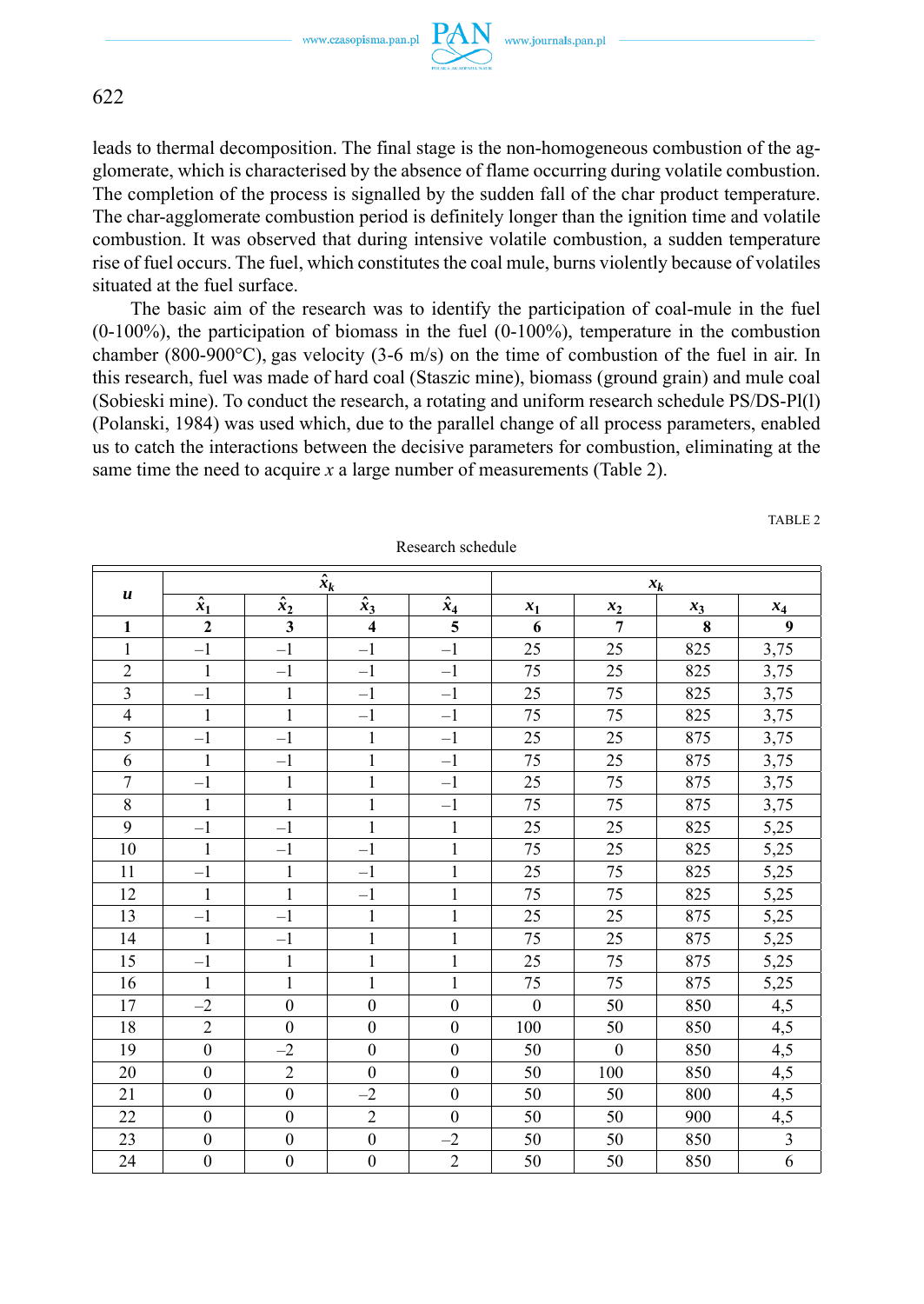TABLE 2. Continued

| 25 |  |  | 50 | 50 | 850 | 4,5 |
|----|--|--|----|----|-----|-----|
| 26 |  |  | 50 | 50 | 850 | 4,5 |
| 27 |  |  | 50 | 50 | 850 | 4,5 |
| 28 |  |  | 50 | 50 | 850 | 4,5 |
| 29 |  |  | 50 | 50 | 850 | 4,5 |
| 30 |  |  | 50 | 50 | 850 | 4,5 |
|    |  |  | 50 | 50 | 850 | 4,5 |

The conducted research gives the vast material that included experimental results of the fuel combustion in various conditions that were anticipated by the research program. Each unit of measurement was repeated three times. The most representative function approximating the measurement results was the quadratic multinomial:

$$
\tau = b_{00} + b_{01} \cdot \hat{x}_1 + b_{02} \cdot \hat{x}_2 + b_{03} \cdot \hat{x}_3 + b_{04} \cdot \hat{x}_4 + b_{11} \cdot \hat{x}_1^2 + b_{22} \cdot \hat{x}_2^2 + b_{33} \cdot \hat{x}_3^2 \n+ b_{44} \cdot \hat{x}_4^2 + b_{12} \cdot \hat{x}_1 \cdot \hat{x}_2 + b_{13} \cdot \hat{x}_1 \cdot \hat{x}_3 + b_{14} \cdot \hat{x}_1 \cdot \hat{x}_4 + b_{23} \cdot \hat{x}_2 \cdot \hat{x}_3 \n+ b_{24} \cdot \hat{x}_2 \cdot \hat{x}_4 + b_{34} \cdot \hat{x}_3 \cdot \hat{x}_4
$$
\n(1)

The following standardisation relations were used:

$$
\hat{x}_k = \frac{2 \cdot \alpha \cdot (x_k - \overline{x}_k)}{x_{k\max} - x_{k\min}}\tag{2}
$$

where:

*τ* — combustion time of fuel, s,

- $b$  regression factors (Table 3)
- $x_k$  established decision-making parameters, defined as initial quantities, respectively:
- $x_1$  participation of coal-mule in the fuel, %,
- $x_2$  participation of biomass in the fuel, %,
- $x_3 \longrightarrow$  temperature in the combustion chamber,  ${}^{\circ}C$ ,
- $x_4$  gas velocity, m/s.

TABLE 3

| <b>Coefficients</b> | <b>Values of regression</b><br>coefficients | <b>Coefficients</b> | <b>Values of regression</b><br>coefficients |  |
|---------------------|---------------------------------------------|---------------------|---------------------------------------------|--|
| $b_{00}$            | 380,09                                      | $b_{14}$            | $-0.81$                                     |  |
| $b_{01}$            | $-32,21$                                    | $b_{22}$            | 20,03                                       |  |
| $b_{02}$            | $-11,95$                                    | $b_{23}$            | 2,93                                        |  |
| $b_{03}$            | 0,375                                       | $b_{24}$            | 9,43                                        |  |
| $b_{04}$            | $-14,04$                                    | $b_{33}$            | $-7,34$                                     |  |
| $b_{11}$            | $-24,72$                                    | $b_{34}$            | $-11,81$                                    |  |
| $b_{12}$            | 15,18                                       | $b_{35}$            | $-17,47$                                    |  |
| $b_{13}$            | $-4,56$                                     | $b_{44}$            | $-17,47$                                    |  |

Regression coefficients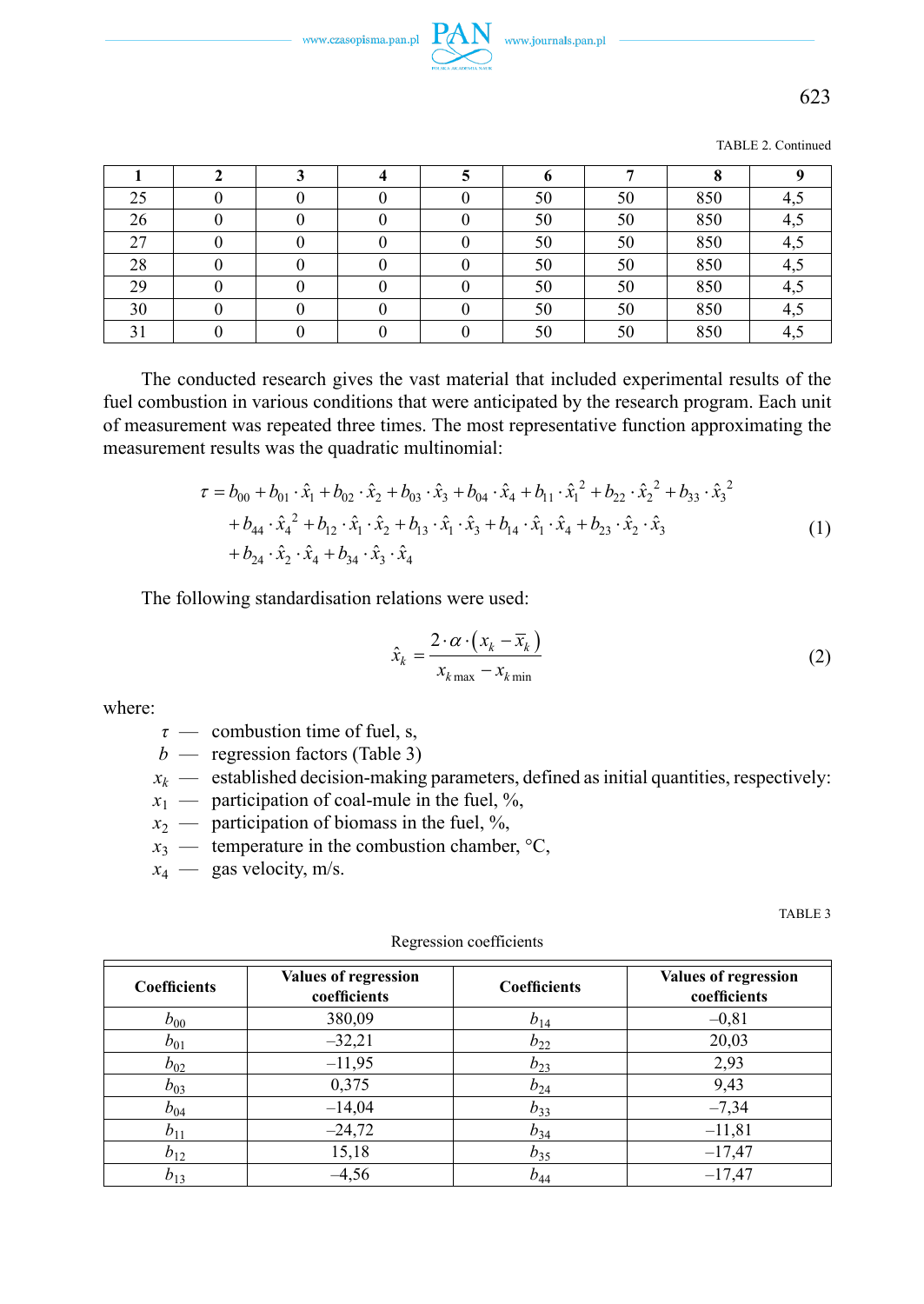

Regression equation (1) allowed us to determine the time of fuel combustion at various conditions of the process (Fig. 5-11).

Research have shown that:

- increase of participation of mule-coal in the fuel leads to reduction in process time for smaller participation of biomass in the fuel (Fig. 5),
- growth of biomass participation in the fuel reduces the process time for low coal-mule content in the fuel (Fig. 5),
- temperature in the combustion chamber does not significantly affect the process (Fig. 6),
- combustion of fuel at higher velocity of the air flow leads to reduction in process time (Fig. 7),
- increase of coal-mule participation in the fuel reduces the process time in the entire range of air flow velocity (Fig. 7) and temperature in the combustion chamber (Fig. 6),
- growth of biomass participation in the fuel reduces the process time in the entire range of air flow velocity (Fig. 9) and temperature in the combustion chamber (Fig. 8),
- temperature affects the process at the higher air flow velocity (Fig. 10),
- air velocity has an effect on the process time at high temperatures in the combustion chamber (Fig. 10).

The observed lack of influence of temperature on the combustion rate, indicated a slight shift of the process into the area where diffusion processes dominated.

The research of combustion process kinetics was based on measurements of the surface and centre temperature changes during the combustion in air. After introduction of the fuel to the combustion chamber in 850°C incoming air, the ignition of volatile substances coming from the fuel was observed (Fig. 11).



Rys. 5. The relation between coal-mule participation and biomass participation and combustion time of fuel briquettes during process in air;  $t = 850^{\circ}$ C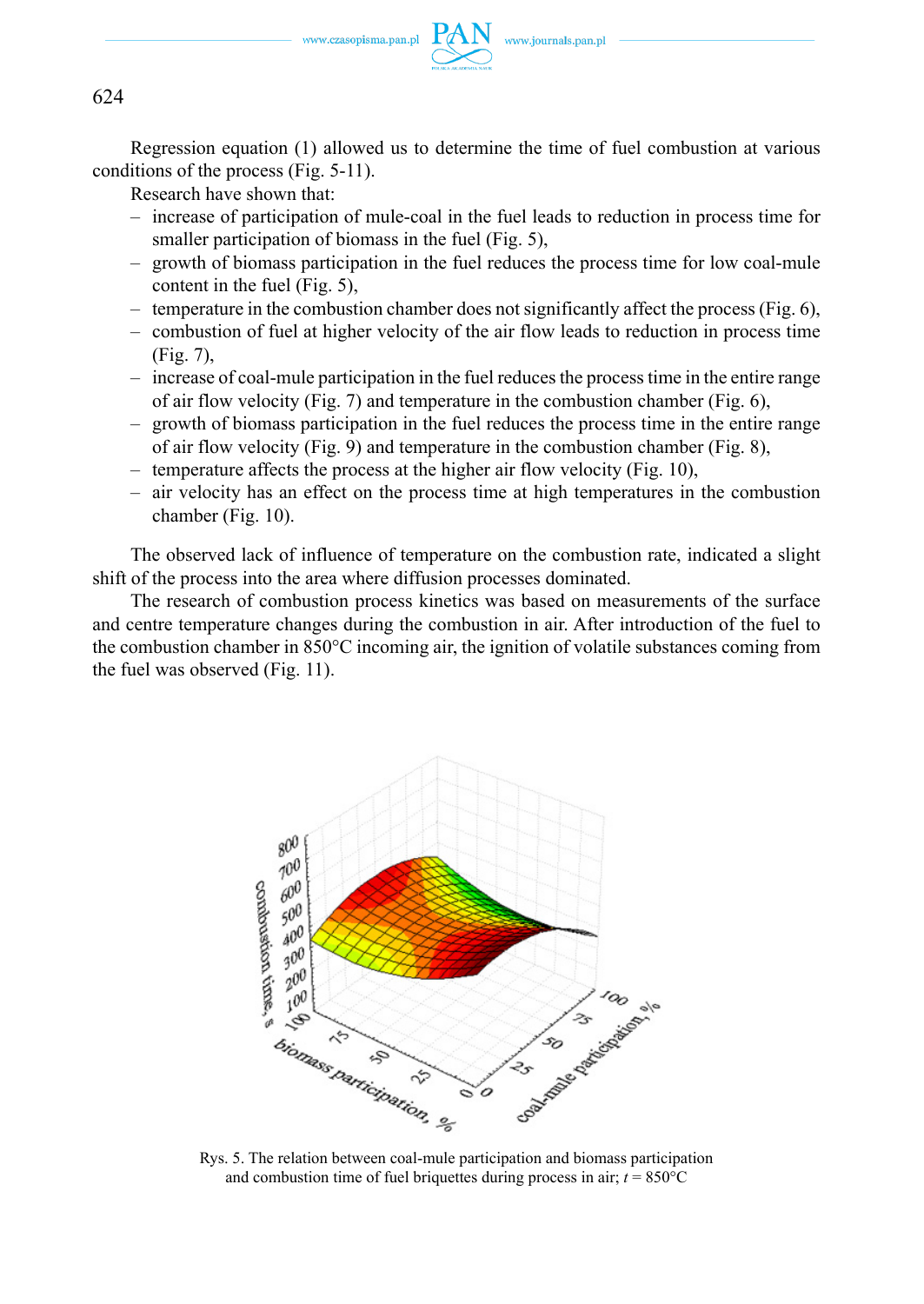

Rys. 6. The relation between coal-mule participation and temperature in combustion chamber and combustion time of fuel briquettes during process in air;  $t = 850^{\circ}$ C



Rys. 7. The relation between coal-mule participation and air velocity and combustion time of fuel briquettes during process in air;  $t = 850^{\circ}$ C

The ignition time and temperature of the fuel surface was increasing, reaching its maximum value after some time. After volatile ignition, a tendency to increase the temperature of the particle centre was observed. The visual display of the process enables stating that when the surface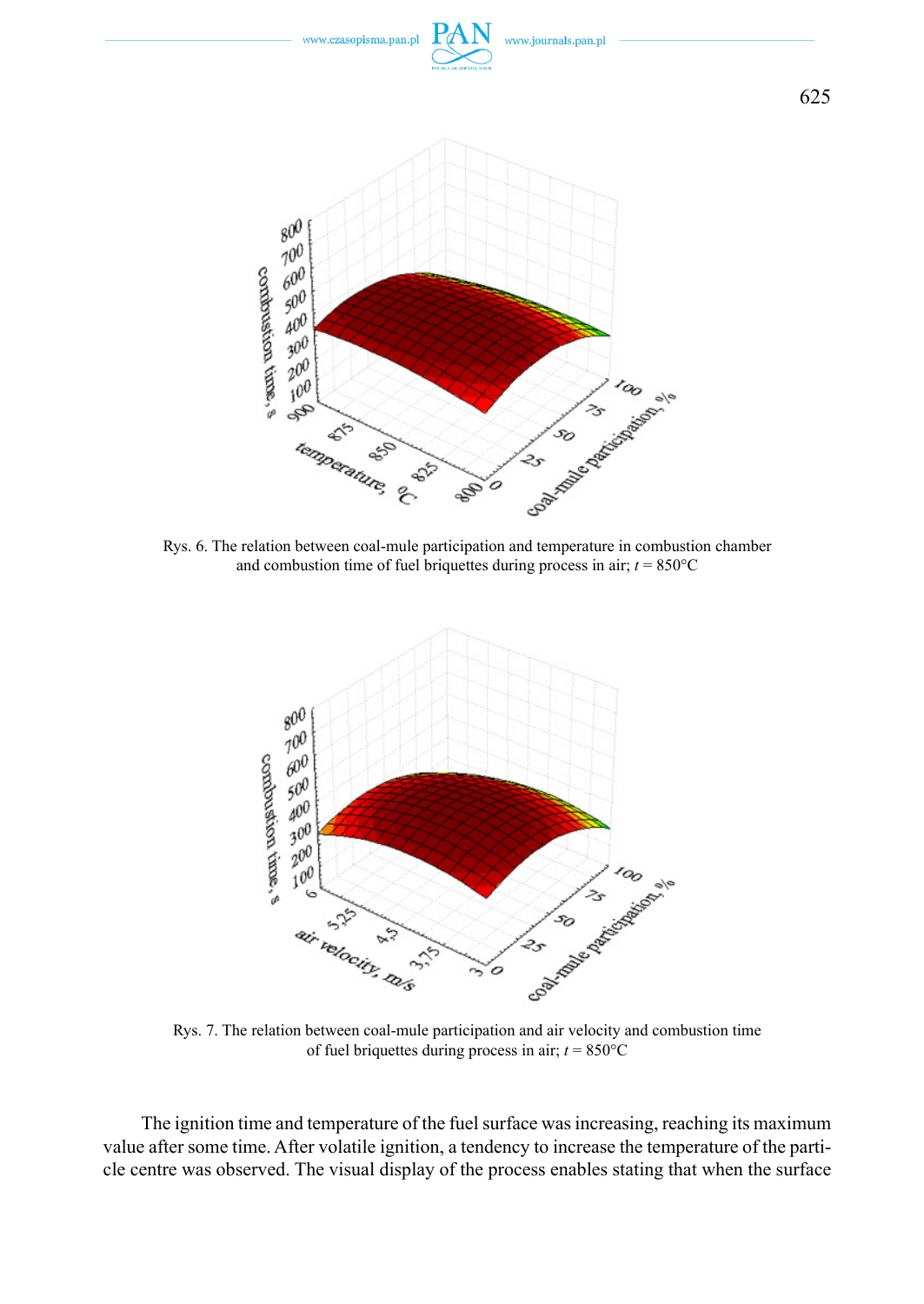

and combustion time of fuel briquettes during process in air;  $t = 850^{\circ}$ C



of fuel briquettes during process in air;  $t = 850^{\circ}$ C

particle reaches the maximum temperature, the volatiles are completely consumed. This moment is preceded by ignition of the char product. The surface temperature then falls, indicating that the combustion front is moving inside the combustion, and that the fuel surface is cooling. At the same time, the ash layer surrounding the core of the char product is growing. The speed of

626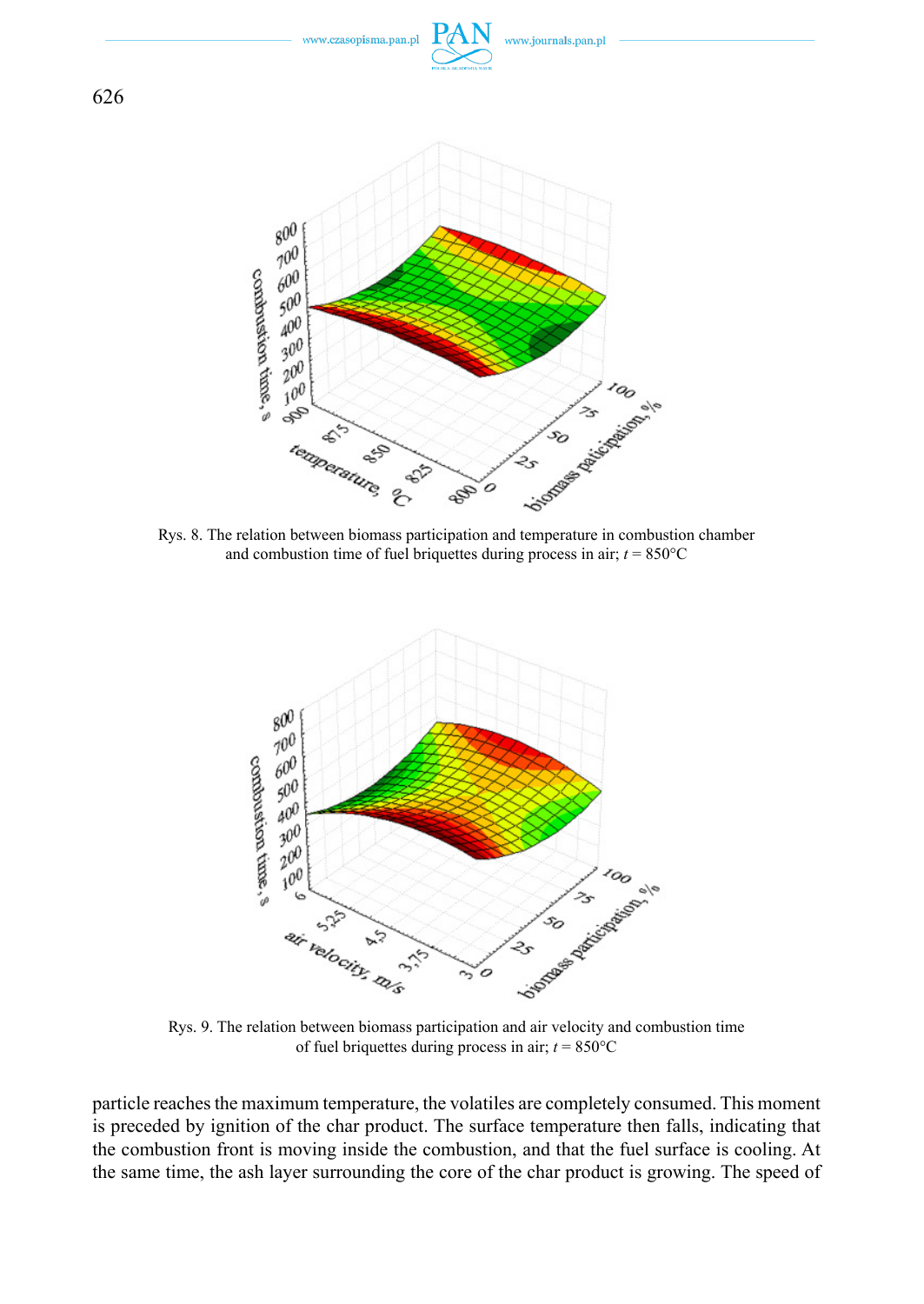

Rys. 10. The relation between temperature in combustion chamber and air velocity and combustion time of fuel briquettes during process in air;  $t = 850^{\circ}$ C



Fig. 11. Course of changes of surface and centre temperature of fuel briquettes from hard coal and ground grain dust during combustion in air;  $t = 850^{\circ}$ C

the surface temperature increase, and the temperature profile in the fuel (especially at the initial combustion stages), are highly dependent on the kind of fuel, as well as on the humidity and volatile content in the fuel.